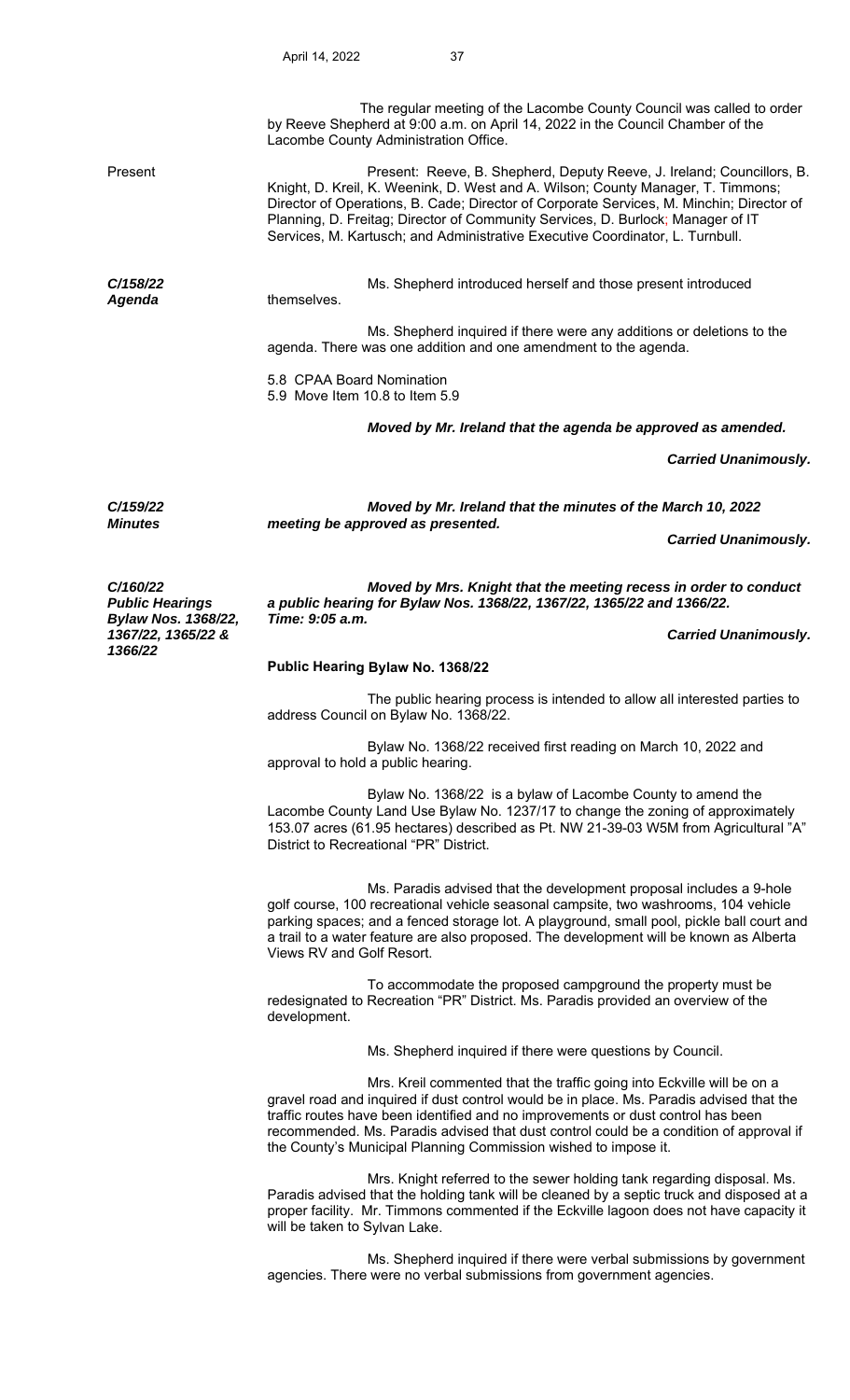Ms. Shepherd inquired if there were verbal submissions by municipal agencies. There were no verbal submissions from municipal agencies.

 Ms. Shepherd inquired if there were verbal submissions by the public. There were no verbal submissions from the public.

 Ms. Shepherd inquired if there were written submissions from government or municipal agencies. There were no written submissions received from government or municipal agencies.

 Ms. Shepherd inquired if there were written submissions from the public. There was one written submission from Sandi Taylor in support of the development.

Bylaw No. 1367/22 **Public Hearing Bylaw No. 1367/22**

 The public hearing process is intended to allow all interested parties to address Council on Bylaw No. 1367/22.

 Bylaw No. 1367/22 received first reading on March 10, 2022 and approval to hold a public hearing.

 Bylaw No. 1367/22 is a bylaw of Lacombe County to amend the Lacombe County Land Use Bylaw No. 1237/17 to change the zoning of approximately 9.04 acres (3.65 hectares) described as W1/2 34-39-02 W5M from Agricultural "A" District to Residential Conservation Cluster "R-RCC" District.

 Ms. Paradis advised that in 2011 Qualico Communities received approval to rezone 38.69 hectares (95.61 acres) on the W1/2 34-39-02 W5M into a 59 lot Residential Conservation Cluster "R-RCC" District known as Palm Cove.

 Since the original approval, only minor work has taken place on the site and Qualico is now seeking approval to revise the original approval in Stage 1 of the development. Ms. Paradis reviewed the proposed revisions which include changing lot locations and reducing the lot size from 0.40 acres to 0.25 acres.

 Chris Davis, Project Planner, Davis Consulting Group; Jamie Kitlarchuk, Project Manager Qualico; Craig Suchey, Senior Project Engineer, WSP and Meghan Chisholm, Stantec (virtual attendance) provided a presentation highlighting the following:

- Public Consultation Key Points
- Palm Cove Stage 1 Revisions & Highlights

Ms. Shepherd inquired if there were questions by Council.

 Mr. Ireland referred to the open house where concerns were expressed regarding traffic. Mr. Ireland inquired if the public utility lot is adequate to accept the proposed traffic for public access to the beach. Mr. Davis commented that there is a need to accommodate the historical area, therefore a walkway connection for pedestrian traffic is provided.

 Mr. Freitag advised there is extensive parking, exceeding County standards. Ms. Paradis commented that the amenity plan is not changing from 2011. Mr. Davis advised north of Stage 1 there is an extensive layby plan for traffic to park. Layby parking is parking along the road where there are no residences.

 Mr. Wilson inquired how many lots are proposed after Stage 1. Mr. Davis advised the site can accommodate up to 300 but the number would probably be around 240. This stage would be staged over several years.

 Ms. Shepherd inquired if there were verbal submissions by government agencies. There were no verbal submissions from government agencies.

 Ms. Shepherd inquired if there were verbal submissions by municipal agencies. There were no verbal submissions from municipal agencies.

 Ms. Shepherd inquired if there were verbal submissions by the public. There were no verbal submissions from the public.

 Ms. Shepherd inquired if there were written submissions from government or municipal agencies. There was one written submission received from ATCO citing standards requirements for developments.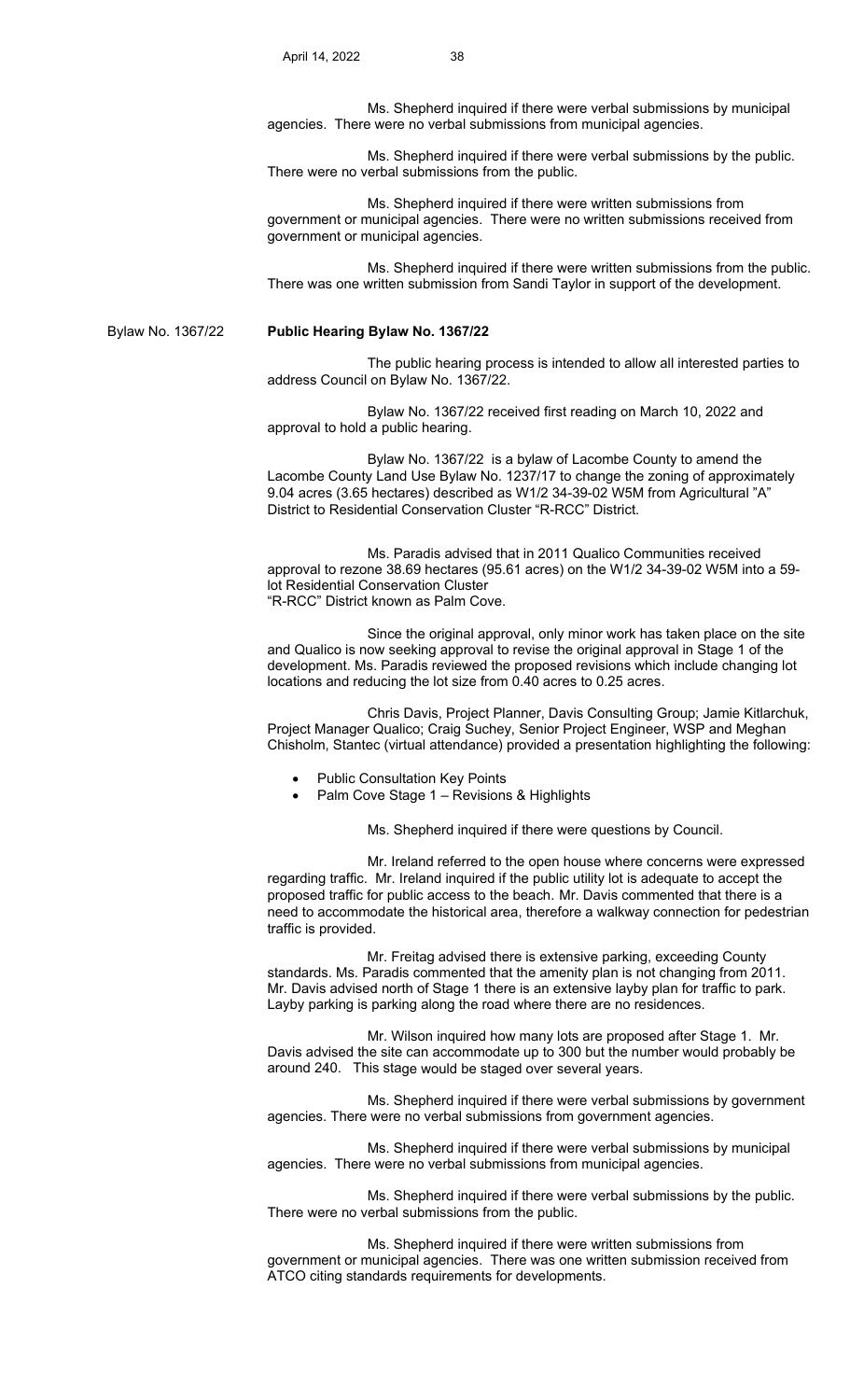Ms. Shepherd inquired if there were written submissions from the public. There were no written submissions from the public.

1366/22

#### Bylaw Nos. 1365/22 & **Public Hearing Bylaw Nos. 1365/22 and 1366/22**.

 The public hearing process is intended to allow all interested parties to address Council on Bylaw Nos. 1365/22 and 1366/22.

 Bylaw Nos. 1365/22 and 1366/22 received first reading on March 10, 2022 and approval to hold a public hearing.

 Bylaw No.1365/22 is a bylaw of Lacombe County to amend the Municipal Development Plan Bylaw No. 1238/17.

 Bylaw No.1366/22 is a bylaw of Lacombe County to amend Lacombe County Land Use Bylaw No. 1237/17.

 Ms. Paradis provided a review of the proposed amendments to the Municipal Development Plan Bylaw and Land Use Bylaw.

Ms. Paradis advised that correspondence has been received from Daiana Casaldarnos requesting that the current minimum square footage of 900 sq. ft. for a home be changed to a minimum of 700 sq. ft.

Ms. Shepherd inquired if there were questions by Council.

 Mr. Weenink referred to the definition of Agri-Industrial and inquired if this addition is for a tax base. Ms. Paradis commented that this definition has been added to interpret the correct use of the lands and this definition gets rid of overlap. Mr. Freitag commented that this definition allows for more agricultural businesses.

 Mrs. Knight referred to crypto currency operations and how it is addressed in the County's Land Use Bylaw. Ms. Paradis advised that it is dependent on where the operation is locating and if they can meet the criteria for the Agriculture District. Ms. Paradis commented that there have been no requests for an addition to the bylaw to address this use. Mrs. Knight inquired if such an operation set up if they would require a permit Mr. Freitag commented that such an operation would require approval as a major home-based business.

 Ms. Shepherd inquired if there were verbal submissions by government agencies. There were no verbal submissions from government agencies.

 Ms. Shepherd inquired if there were verbal submissions by municipal agencies. There were no verbal submissions from municipal agencies.

 Ms. Shepherd inquired if there were verbal submissions by the public. There were no verbal submissions from the public.

 Daiana Casaldarnos commented on her request to amend the current minimum square footage of 900 sq. ft. for a home to a minimum of 700 sq. ft. in a Hamlet. Ms. Casaldarnos commented that lower square footage is allowed in other municipal Hamlets outside Lacombe County. Ms. Casaldarnos commented that lower square footage would encourage development in Mirror, there could be tiny homes built. 900 sq. ft. is the size for bigger communities. Ms. Casaldarnos commented that this minimum requirement has impeded her from developing in the Hamlet of Mirror. Ms. Casaldarnos requested Council's consideration of her request.

 Mr. Weenink commented that with the whole Country having affordable housing issues changing to a minimum of 700 sq. ft. would be an intelligent move.

 Mrs. Knight inquired if change can be implemented. Mr. Freitag advised that such a change must be done through public consultation. If Council approved the County can do public consultation with the residents of the Hamlet of Mirror. Mrs. Knight commented that she understands this request but it is a bigger community issue and there should be public consultation.

 Mrs. Kreil agreed public consultation needs to take place but there is a trend towards smaller homes.

 Ms. Shepherd inquired if there were written submissions from government or municipal agencies. There were no written submissions received from government or municipal agencies. There was one written submission received from ATCO citing standards requirements for developments.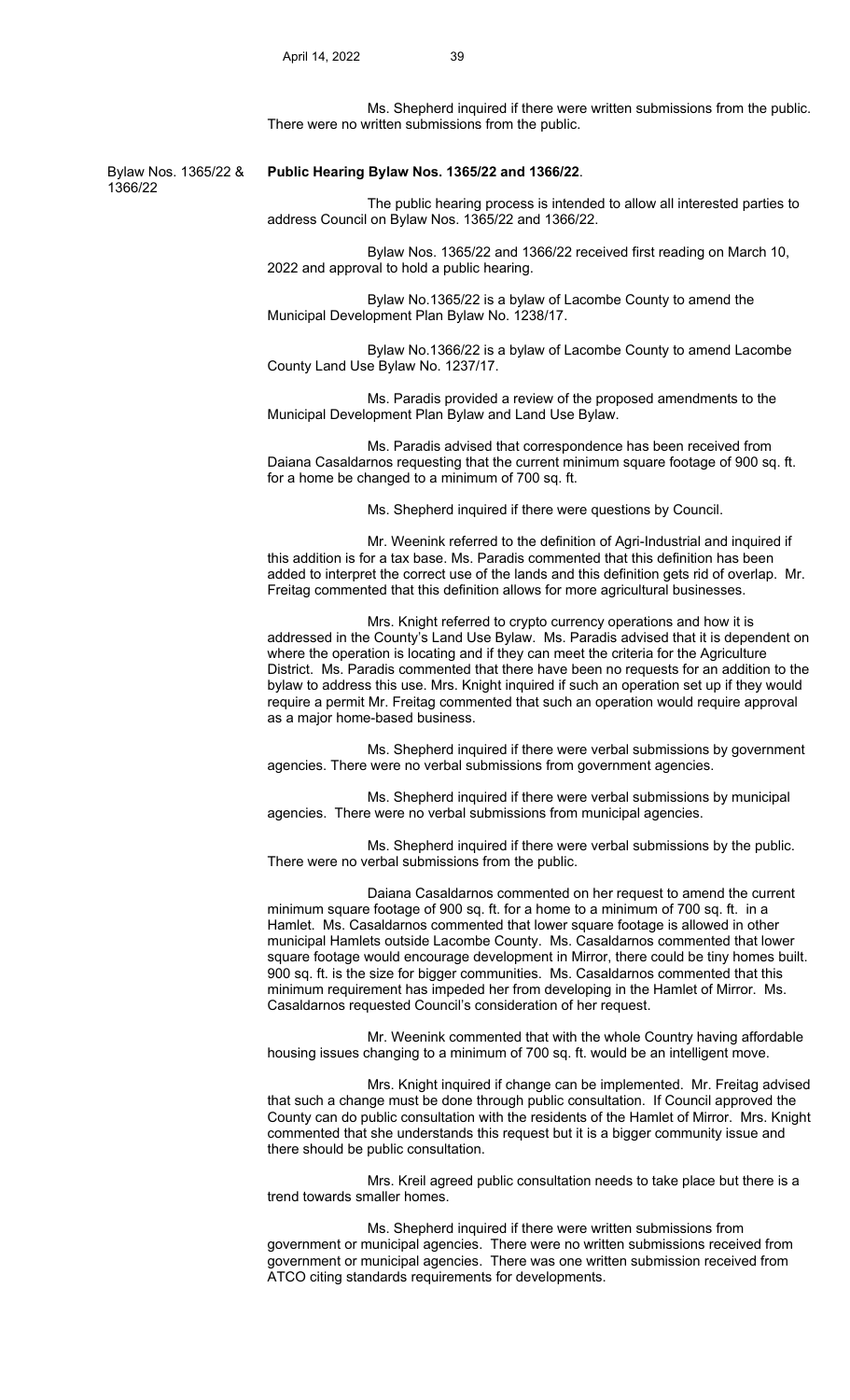Ms. Shepherd inquired if there were written submissions from the public. Ms. Paradis referred to the written submission received from Daiana Casaldarnos. Ms. Casaldarnos commented that she is not opposed to public consultation, she encourages that and stated there will be a trend for smaller homes. Mr. Casaldarnos requested that the public consultation be done in a reasonable amount of time as the current requirement is holding up her development. Ms. Shepherd advised that if Council is satisfied that everyone has had an opportunity to make a presentation and that further information is not required it would be appropriate to close the public hearings. *C/161/22 Public Hearing Moved by Mrs. Kreil that the public hearings adjourn. Adjourned Time: 9:50 a.m. Carried Unanimously. C/162//22 Bylaw No. 1368/22 Moved by Mr. Ireland that Bylaw No. 1368/22, having been read a first time now be read a second time.*  **Carried Unanimously.** *C/163/22 Bylaw No. 1367/22 Moved by Mrs. Knight that Bylaw No. 1367/22, having been read a first time now be read a second time.*  **Carried Unanimously.** *C/164/22 Bylaw No. 1365/22 Moved by Mr. West that Bylaw No. 1365/22, having been read a first time now be read a second time.*  **Second Reading Carried Unanimously. Carried Unanimously. Carried Unanimously.** *C/165/22 Bylaw No. 1365/22 Moved by Mrs. Knight that Bylaw No. 1365/22, having been read a first time and a second time, now be read a third time and finally passed. Third Reading Carried Unanimously. C/166/22 Bylaw No. 1366/22 Moved by Mrs. Kreil that Bylaw No. 1366/22, having been read a first time now be read a second time.*  **Second Reading Carried Unanimously. Carried Unanimously. Carried Unanimously.** *C/167/22 Bylaw No. 1366/22 Third Reading Moved by Mr. Wilson that Bylaw No. 1366/22, having been read a first time and a second time, now be read a third time and finally passed. Carried Unanimously.*  CAMA – Recognition of Service – T. Timmons Ms. Shepherd read a letter of acknowledgment and congratulations from the Canadian Association of Municipal Administrators recognizing Mr. Timmons' 30 years of municipal service. Ms. Shepherd and Council thanked Mr. Timmons for his dedicated service over the past 30 years, particularly his 22 years of service to Lacombe County. 10:00 a.m. Ms. Paradis withdrew from the meeting. *C/168/22 ASB Meeting*  Mr. Timmons presented the Agricultural Service Board meeting notes March 1, 2022. *Recommendations Moved by Mr. Wilson that the following recommendations from the Agricultural Service Board meeting notes from March 1, 2022 be approved: That the information/suggestions regarding the Lacombe County Agriculture Guide be received for information. That the Agricultural Service Board Field Visit and Audit Report be received for information.* 

 *That the Agricultural Service Board focus on education programs and extension work highlighting soil erosion and the Soil Conservation Act.*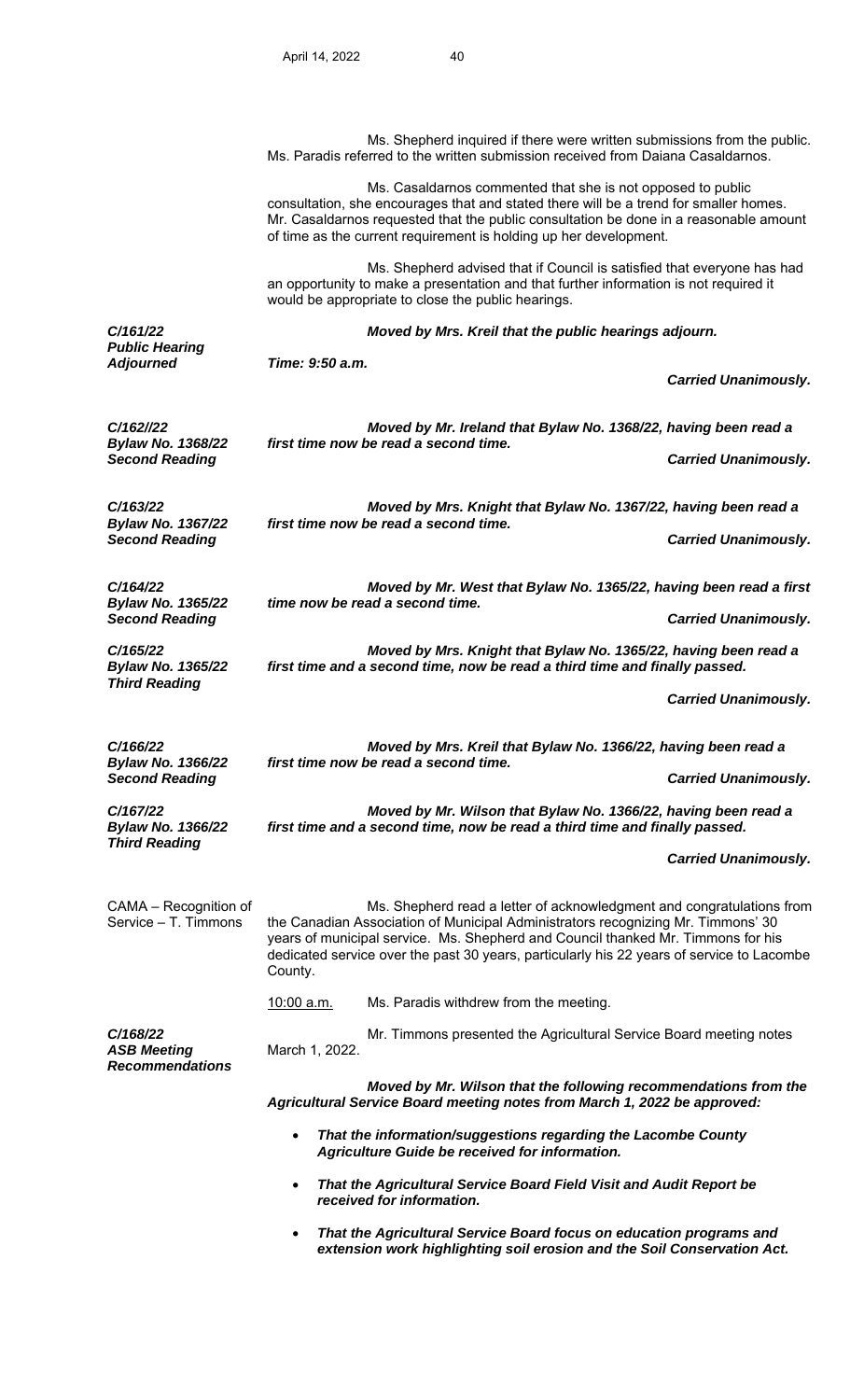April 14, 2022 41

|                                              | That the County Manager be directed to prepare a report and<br>$\bullet$<br>recommendations for Council's consideration at a future Council meeting<br>regarding the restructuring of the Lacombe County Agricultural Service<br><b>Board and its Terms of Reference.</b> |
|----------------------------------------------|---------------------------------------------------------------------------------------------------------------------------------------------------------------------------------------------------------------------------------------------------------------------------|
|                                              | That the Recycling Council of Alberta presentation be received for<br>$\bullet$<br>information.                                                                                                                                                                           |
|                                              | That the information/suggestions regarding the Central Region<br>$\bullet$<br>Agricultural Service Board Conference be received for information.                                                                                                                          |
|                                              | That the presentation on CleanFarms Inc. and the agreement between<br>$\bullet$<br>CleanFarms Inc. and Lacombe County be received for information.                                                                                                                        |
|                                              | That the Farm Safety Centre report be received for information.<br>$\bullet$                                                                                                                                                                                              |
|                                              | That the ALUS Proposal for re-introduction of the ALUS program into<br>$\bullet$<br>Lacombe County be received for information.                                                                                                                                           |
|                                              | That the Weed Free Forage Program Report be received for information.<br>$\bullet$                                                                                                                                                                                        |
|                                              | That the Clubroot Variant Testing Report be received for information.<br>$\bullet$                                                                                                                                                                                        |
|                                              | That the presentation on the upcoming Lacombe County Agricultural<br>$\bullet$<br><b>Extension Programming be received for information.</b>                                                                                                                               |
|                                              | <b>Carried Unanimously.</b>                                                                                                                                                                                                                                               |
|                                              | That the County Manager be directed to prepare a report regarding<br>$\bullet$<br>possible deliverable alternatives to the ALUS Program.                                                                                                                                  |
|                                              | <b>Motion Lost.</b>                                                                                                                                                                                                                                                       |
| C/169/22<br><b>ASB Meeting Notes</b>         | Moved by Mr. Ireland that the notes of the Agriculture Service<br>Board held March 1, 2022 be received for information.                                                                                                                                                   |
|                                              | <b>Carried Unanimously.</b>                                                                                                                                                                                                                                               |
| C/170/22<br><b>Committee of the</b><br>Whole | Mr. Timmons presented the Committee of the Whole meeting notes<br>from April 5, 2022. The following items were presented and discussed at that meeting.                                                                                                                   |
| <b>Recommendations</b>                       | Moved by Mr. Weenink that the following recommendations from<br>the Committee of the Whole meeting notes from April 5, 2022 be approved:                                                                                                                                  |
|                                              | That the report on Policy OP(8) Road Construction Compensation Rates<br>$\bullet$<br>be received for information.                                                                                                                                                         |
|                                              | That the report on the Sandy Point Development Agreement be received<br>$\bullet$<br>for information.                                                                                                                                                                     |
|                                              | That the presentation on the Farmers' Advocate Office be received for<br>$\bullet$<br>information.                                                                                                                                                                        |
|                                              | That the presentation on the Lacombe County Land Use Bylaw be received<br>$\bullet$<br>for information; and further, that information regarding the Land Use<br>Bylaw be presented in the County News on a periodical basis.                                              |
|                                              | That the presentation on the Lacombe County Rural Internet Update be<br>$\bullet$<br>received for information; and further, that the County Manager be directed<br>to invite internet service providers to make future presentations to<br>Council.                       |
|                                              | That the update and overview of the mandates of the Alberta Government<br>$\bullet$<br>Bill 77 and discussions with the Alberta Municipal Administrators'<br>Association be received for information.                                                                     |
|                                              | That the following issues be forwarded to the RMA for their consideration<br>$\bullet$<br>for their April 14, 2022 attendance at Council.                                                                                                                                 |
|                                              | That Council tour Enhance Energy on June 30, 2022 and also tour<br>$\bullet$<br>Greenway Farma at a time dependent on the time provided by Enhance<br>Energy on June 30, 2022.                                                                                            |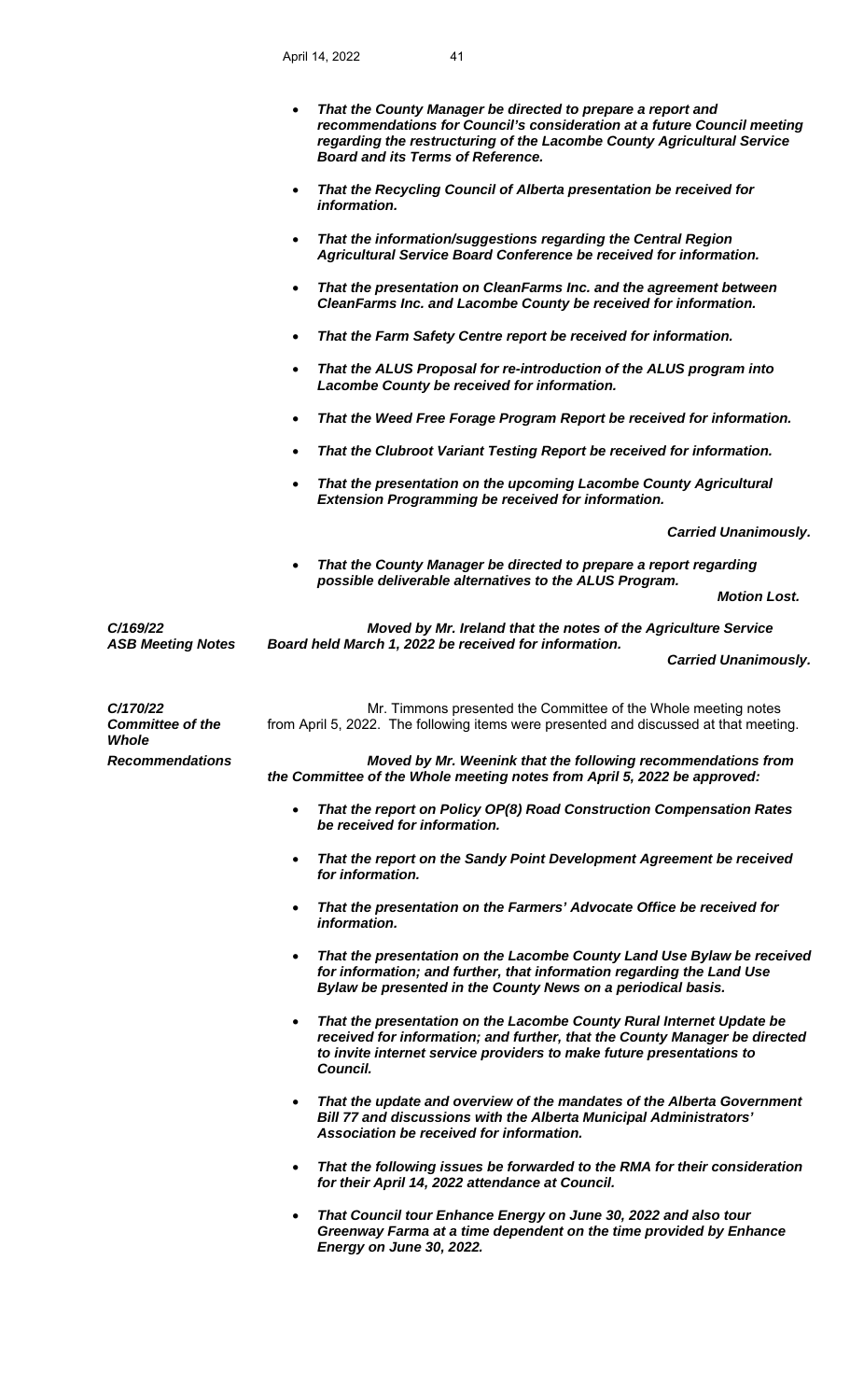- *That Council be authorized to attend the Parkland Community Planning workshop on Joint Use and Planning Agreements (JUPAs) between municipalities and school boards on the morning of May 20, 2022.*
- *That a review of Lacombe County's Procedural Bylaw take place at a future Committee of the Whole meeting.*
- *That the presentation on Social Media Training and the Lacombe County Social Media Policy be received for information.*
- *That the presentation on Cybersecurity Awareness be received for information.*

 *Carried Unanimously.* 

*C/171/22 Committee of the Moved by Mrs. Knight that the Committee of the Whole meeting notes from April 5, 2022 be received for information.*  **Carried Unanimously.** 

*C/172/22 PR Committee* 

*Meeting Report* 

 Mr. West provided a report on the Public Relations Committee meeting held April 13 2022 with regard to Volunteer Recognition. Mr. West advised that recognition of volunteers this year will be done through the County News and on social media. The matter of Volunteer Recognition will be placed on October 4, 2022 Committee of the Whole agenda for discussion.

# *Moved by Mr. Wilson that the report on the Public Relation Committee meeting of April 13, 2022 be received for information.*

### *Carried Unanimously.*

*C/173/22 Highway 604 Meeting Authorization* 

 Mr. Timmons reported that himself, Ponoka County CAO Charlie Cutforth, and Ponoka County Asst. CAO, Peter Hall recently met with Mike Damburger, Regional Director for Alberta Transportation regarding the paving of the final five miles of Highway 604. Mr. Damburger advised that Highway 604 is not on Transportation's Capital Plan but there are some things happening that may move the project forward. The design has been completed and right-of-way has been acquired. To date, no funding has been allocated for the paving.

 It was suggested that the Counties meet with MLA Ron Orr to endeavor to get a meeting with the Minister of Transportation. It was agreed that when such a meeting is arranged Reeve Shepherd, Councillors Weenink and West and County Manager Timmons will attend.

 *Moved by Mrs. Knight that Ms. Shepherd, Mr. West and Mr. Weenink be authorized to attend a proposed meeting with MLA Ron Orr and the Minister of Transportation and representatives of Ponoka County to discuss the paving of the final five miles of Highway 604.* 

### *Carried Unanimously.*

*C/174/22 Council Tour Rescheduled* 

 Mr. Timmons advised that the Council Municipal Economic Development Course has been moved from May 18, 2022 to June 15, 2022 which creates a conflict with the Council Tour.

 *Moved by Mr. Ireland that the Council Tour be rescheduled from June 15, 2022 to July 4, 2022.* 

 *Carried Unanimously.*

LAPA Field House Expansion Grand Opening

 Mr. Timmons advised that the LAPA Field House Expansion Grand Opening will be held on May 7, 2022 at 12:30 p.m. Ms. Shepherd, Mr. Weenink and Mr. West will attend.

*C/175/22 CPAA Request for Board Representation* 

 Mr. Timmons advised that correspondence has been received from the Community Planning Association of Alberta (CPAA) advising that they are looking for new members for their Board of Directors. CPAA has inquired if Council is interested in appointing a representative to the Board. Council discussion took place.

 *Moved by Mr. Ireland that correspondence received from the Community Planning Association of Alberta (CPAA) advising that they are looking for new members for their Board of Directors be received for information.* 

 *Carried Unanimously.*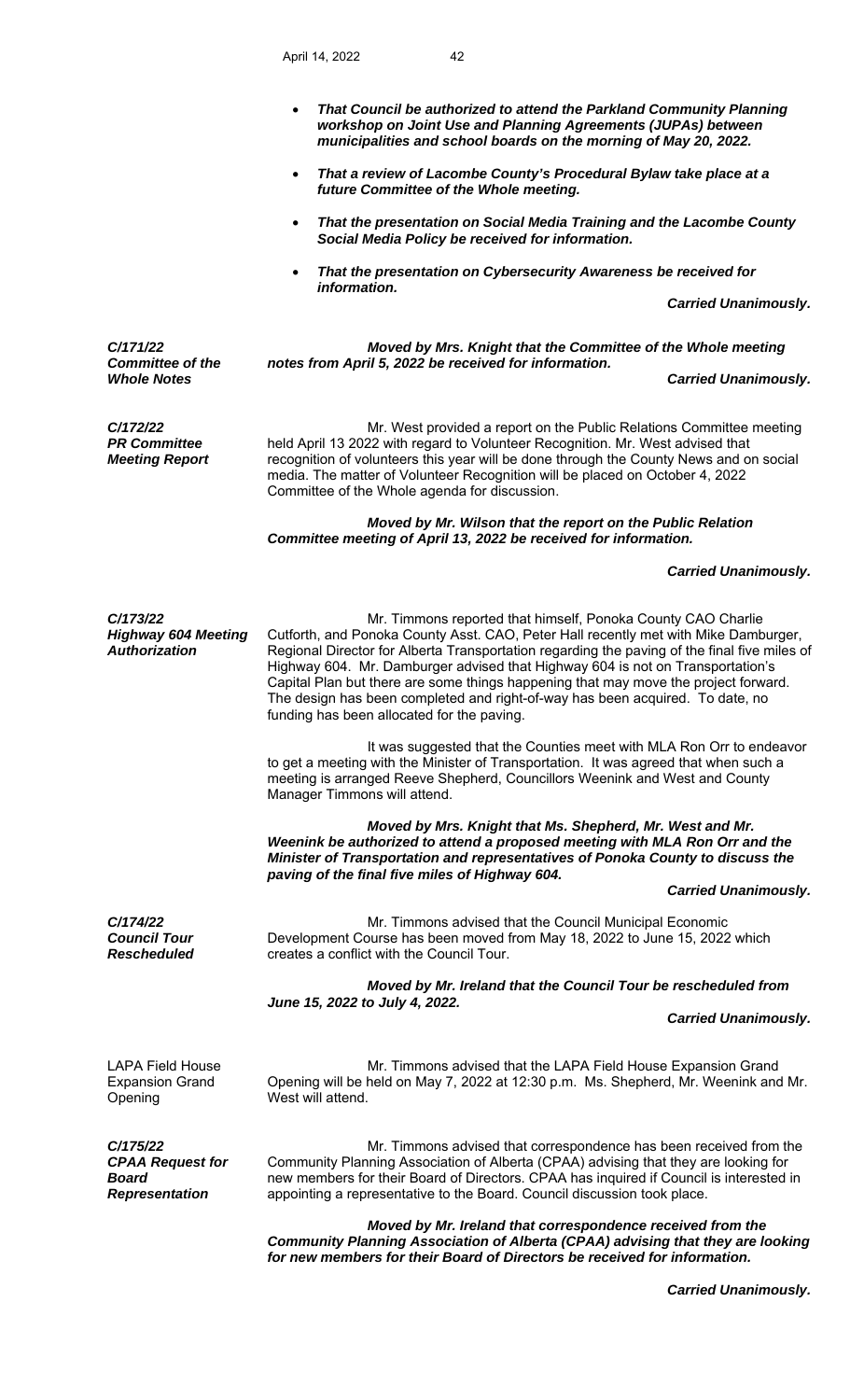*C/176/22 Economic Development Course Authorization* 

 Mr. Timmons referred to the CAEP Economic Development for Elected Officials Course being held on June 15, 2022. This full-day course will provide elected officials with the foundational knowledge and skills needed to set a clearly defined path for prosperity and gain support from the local community. The course will be held at the Millet Agriplex in Millet.

#### *Moved by Mrs. Knight that Mrs. Kreil, Ms. Shepherd and Mr. Weenink be authorized to attend the Economic Development for Elected Officials Course to be held on June 15, 2022 in Millet.*

 *Carried Unanimously.* 

10:55 a.m. Peter Duke entered the meeting.

*C/177/22 Bylaw No. 1374/22 First Reading* 

Mr. Duke advised that Chris Artibello, on behalf of Belterra Land Company is seeking to rezone a portion of the Slopes development from Higher Density Residential "R-HDR" District to Residential Conservation "R-RCC" District. The proposal would change the zoning of four R-HDR lots and result in two R-RCC lots. In order to meet the size requirements in the R-RCC district,  $(0.25$  ac  $-1.25$  ac) consolidation would be required.

11:00 a.m. Brandon Maier and Mark Sproule entered the meeting.

 The development concept is currently composed of R-RCC lots varying in size from 0.14 hectares (0.35 acres) to 0.3 hectares (0.75 acres) and R-HDR lots of 0.06 hectares (0.15 acres) in size. If the rezoning and consolidation request was approved it would result in R-RCC lots and R-HDR lots. The number of total lots in this development would remain the same overall at 49 lots as the developer intends to pick up the outstanding two lots in the second phase of the development by splitting lots 23 and 35 in half. Mr. Duke addressed questions of Council.

*Moved by Mr. West that Bylaw No. 1374/22, a bylaw of Lacombe County to amend the Lacombe County Land Use Bylaw No. 1237/17, to change the zoning of Plan 152 4826, Block 5, Lot 13; Plan 152 4826, Block 5, Lot 14, Plan 152 4826; Block 5, Lot 15; Plan 152 4826, Block 5, Lot 16, from Higher Density Residential 'R-HDR' District to Residential Conservation Cluster "R-RCC" District.* 

 *Be now read a first time.* 

 *Carried Unanimously.* 

*C/178/22 Moved by Mr. Ireland that in the matter of Bylaw No. 1374/22:* 

*Bylaw No. 1374/22* 

- *Public Hearing 1) A public hearing be held on May 12, 2022 commencing at 9:00 a.m.* 
	- *2) Any person present at the public hearing will be heard upon recognition of the Chair; and*
	- *3) The publication of the notice of the public hearing be advertised in local papers.*

## *Carried Unanimously.*

*C/179/22 Bylaw No. 1370/22 First Reading* 

 Mr. Maier advised that at the January 31, 2022 Council meeting the County Manager was authorized to proceed with the Digital Parking Program at the Sandy Point Beach, Sandy Point Boat Launch and Sunbreaker Cove Boat Launch.

 To allow for the enforcement of the paid parking systems several amendments to the County's Use of Roads bylaw are required. The Use of Roads bylaw addresses matters on roads and highways under Lacombe County control, which would also include parking lots as they are included within the Traffic Safety Act.

 Mr. Maier presented Bylaw No. 1370/22, a bylaw of Lacombe County respecting the use of highways under the direction, control and management of Lacombe County. Mr. Maier reviewed the proposed amendments. Mr. Maier addressed questions of Council.

 *Moved by Mrs. Knight that Bylaw No. 1370/22, a bylaw of Lacombe County respecting the use of highways under the direction, control and management of Lacombe County.* 

 *be now read a first time.* 

 *Carried Unanimously.*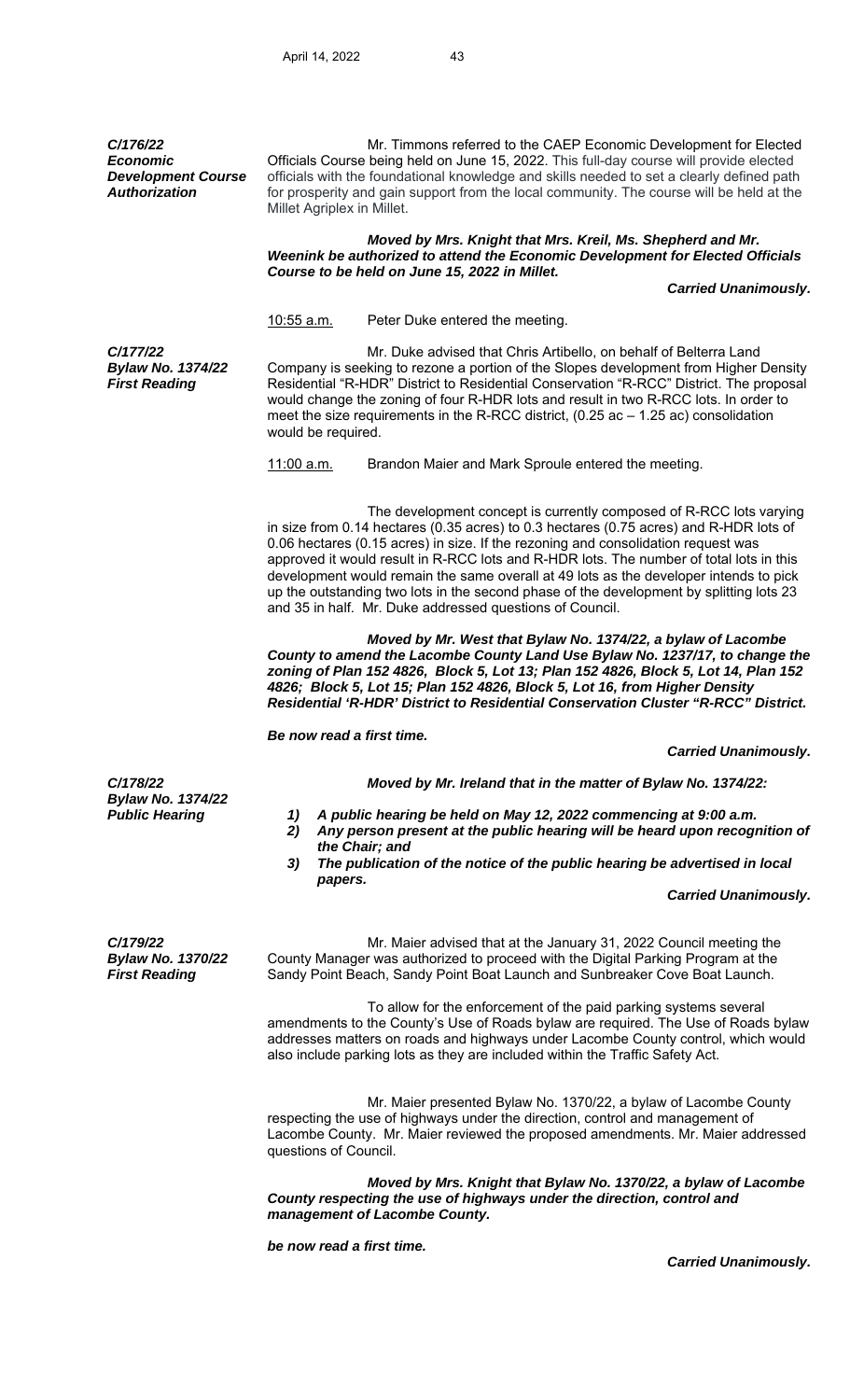| C/180/22<br><b>Bylaw No. 1370/22</b><br><b>Second Reading</b>            | time, now be read a second time.                                                                                                                                                                                                                                                                                                                                                                                                                                                 | Moved by Mrs. Kreil that Bylaw No. 1370/22 having been read a first                                                                                                                                                                       | <b>Carried Unanimously.</b> |  |
|--------------------------------------------------------------------------|----------------------------------------------------------------------------------------------------------------------------------------------------------------------------------------------------------------------------------------------------------------------------------------------------------------------------------------------------------------------------------------------------------------------------------------------------------------------------------|-------------------------------------------------------------------------------------------------------------------------------------------------------------------------------------------------------------------------------------------|-----------------------------|--|
| C/181/22                                                                 |                                                                                                                                                                                                                                                                                                                                                                                                                                                                                  | Moved by Mr. Ireland that Bylaw No. 1370/22 having been read a                                                                                                                                                                            |                             |  |
| <b>Bylaw No. 1370/22</b><br><b>Present for Third</b>                     | first and second time now be presented for third reading.                                                                                                                                                                                                                                                                                                                                                                                                                        |                                                                                                                                                                                                                                           | <b>Carried Unanimously.</b> |  |
| C/182/22<br><b>Bylaw No. 1370/22</b><br><b>Third &amp; Final Reading</b> | Moved by Mr. Weenink that Bylaw No. 1370/22 having been read a<br>first and second time, now be read a third time and finally passed.                                                                                                                                                                                                                                                                                                                                            |                                                                                                                                                                                                                                           |                             |  |
|                                                                          |                                                                                                                                                                                                                                                                                                                                                                                                                                                                                  | <b>Carried Unanimously.</b>                                                                                                                                                                                                               |                             |  |
| C/183/22<br><b>Bylaw No. 1373/22</b><br><b>First Reading</b>             |                                                                                                                                                                                                                                                                                                                                                                                                                                                                                  | Mr. Sproule referred to the January 31, 2022 Council meeting where the<br>County Manager was authorized to proceed with the Digital Parking Program at the<br>Sandy Point Beach, Sandy Point Boat Launch and Sunbreaker Cove Boat Launch. |                             |  |
|                                                                          |                                                                                                                                                                                                                                                                                                                                                                                                                                                                                  | To allow for the enforcement of the paid parking systems amendments<br>to the Enforcement of Bylaws bylaw is required. This bylaw deals with the appointment<br>of Bylaw Enforcement Officers pursuant to the Municipal Government Act.   |                             |  |
|                                                                          | amendments.                                                                                                                                                                                                                                                                                                                                                                                                                                                                      | Mr. Sproule presented Bylaw No. 1373/22, a bylaw of Lacombe County<br>respecting the enforcement of bylaws. Mr. Sproule reviewed the proposed                                                                                             |                             |  |
|                                                                          | County respecting the enforcement of bylaws                                                                                                                                                                                                                                                                                                                                                                                                                                      | Moved by Mr. Ireland that Bylaw No. 1373/22, a bylaw of Lacombe                                                                                                                                                                           |                             |  |
|                                                                          | be now read a first time.                                                                                                                                                                                                                                                                                                                                                                                                                                                        |                                                                                                                                                                                                                                           | <b>Carried Unanimously.</b> |  |
| C/184/22                                                                 | Moved by Mrs. Knight that Bylaw No. 1373/22 having been read a                                                                                                                                                                                                                                                                                                                                                                                                                   |                                                                                                                                                                                                                                           |                             |  |
| <b>Bylaw No. 1373/22</b><br><b>Second Reading</b>                        | first time, now be read a second time.                                                                                                                                                                                                                                                                                                                                                                                                                                           |                                                                                                                                                                                                                                           | <b>Carried Unanimously.</b> |  |
| C/185/22                                                                 |                                                                                                                                                                                                                                                                                                                                                                                                                                                                                  | Moved by Mr. Wilson that Bylaw No. 1373/22 having been read a                                                                                                                                                                             |                             |  |
| <b>Bylaw No. 1373/22</b><br><b>Present for Third</b>                     | first and second time now be presented for third reading.                                                                                                                                                                                                                                                                                                                                                                                                                        |                                                                                                                                                                                                                                           | <b>Carried Unanimously.</b> |  |
| C/186/22<br><b>Bylaw No. 1373/22</b>                                     |                                                                                                                                                                                                                                                                                                                                                                                                                                                                                  | Moved by Mr. West that Bylaw No. 1373/22 having been read a first<br>and second time, now be read a third time and finally passed.                                                                                                        |                             |  |
| <b>Third &amp; Final Reading</b>                                         |                                                                                                                                                                                                                                                                                                                                                                                                                                                                                  |                                                                                                                                                                                                                                           | <b>Carried Unanimously.</b> |  |
|                                                                          | <u>11:15 a.m.</u>                                                                                                                                                                                                                                                                                                                                                                                                                                                                | Mr. Sproule withdrew from the meeting.                                                                                                                                                                                                    |                             |  |
| C/187/22<br><b>Bylaw No. 1371/22</b><br><b>First Reading</b>             | Mr. Minchin presented Bylaw No. 1371/22, a bylaw of Lacombe County<br>to authorize the establishment of fees for various services, supplies, information,<br>applications, and appeals provided to the public. Based on direction from Council the<br>bylaw has been updated to have the proposed parking fees for Sunbreaker Cove Boat<br>Launch and Sandy Point Beach and Boat Launch include a provision for a seasonal<br>parking pass. Questions of Council were addressed. |                                                                                                                                                                                                                                           |                             |  |
|                                                                          |                                                                                                                                                                                                                                                                                                                                                                                                                                                                                  | Moved by Mr. Ireland that Bylaw No. 1371/22, a bylaw of Lacombe<br>County to authorize the establishment of fees for various services, supplies,<br>information, applications and appeals provided to the public                          |                             |  |
|                                                                          | be now read a first time.                                                                                                                                                                                                                                                                                                                                                                                                                                                        |                                                                                                                                                                                                                                           | Carried.                    |  |
| C/188/22                                                                 |                                                                                                                                                                                                                                                                                                                                                                                                                                                                                  | Moved by Mr. Weenink that Bylaw No. 1371/22 having been read a                                                                                                                                                                            |                             |  |
| <b>Bylaw No. 1371/22</b><br><b>Second Reading</b>                        | first time, now be read a second time.                                                                                                                                                                                                                                                                                                                                                                                                                                           |                                                                                                                                                                                                                                           | Carried.                    |  |
| C/189/22<br><b>Bylaw No. 1371/22</b><br><b>Present for Third</b>         | first and second time now be presented for third reading.                                                                                                                                                                                                                                                                                                                                                                                                                        | Moved by Mr. Weenink that Bylaw No. 1371/22 having been read a                                                                                                                                                                            |                             |  |
|                                                                          |                                                                                                                                                                                                                                                                                                                                                                                                                                                                                  |                                                                                                                                                                                                                                           | <b>Carried Unanimously.</b> |  |
| C/190/22<br><b>Bylaw No. 1371/22</b><br><b>Third &amp; Final Reading</b> |                                                                                                                                                                                                                                                                                                                                                                                                                                                                                  | Moved by Mrs. Knight that Bylaw No. 1371/22 having been read a<br>first and second time, now be read a third time and finally passed.                                                                                                     |                             |  |

 *Carried.*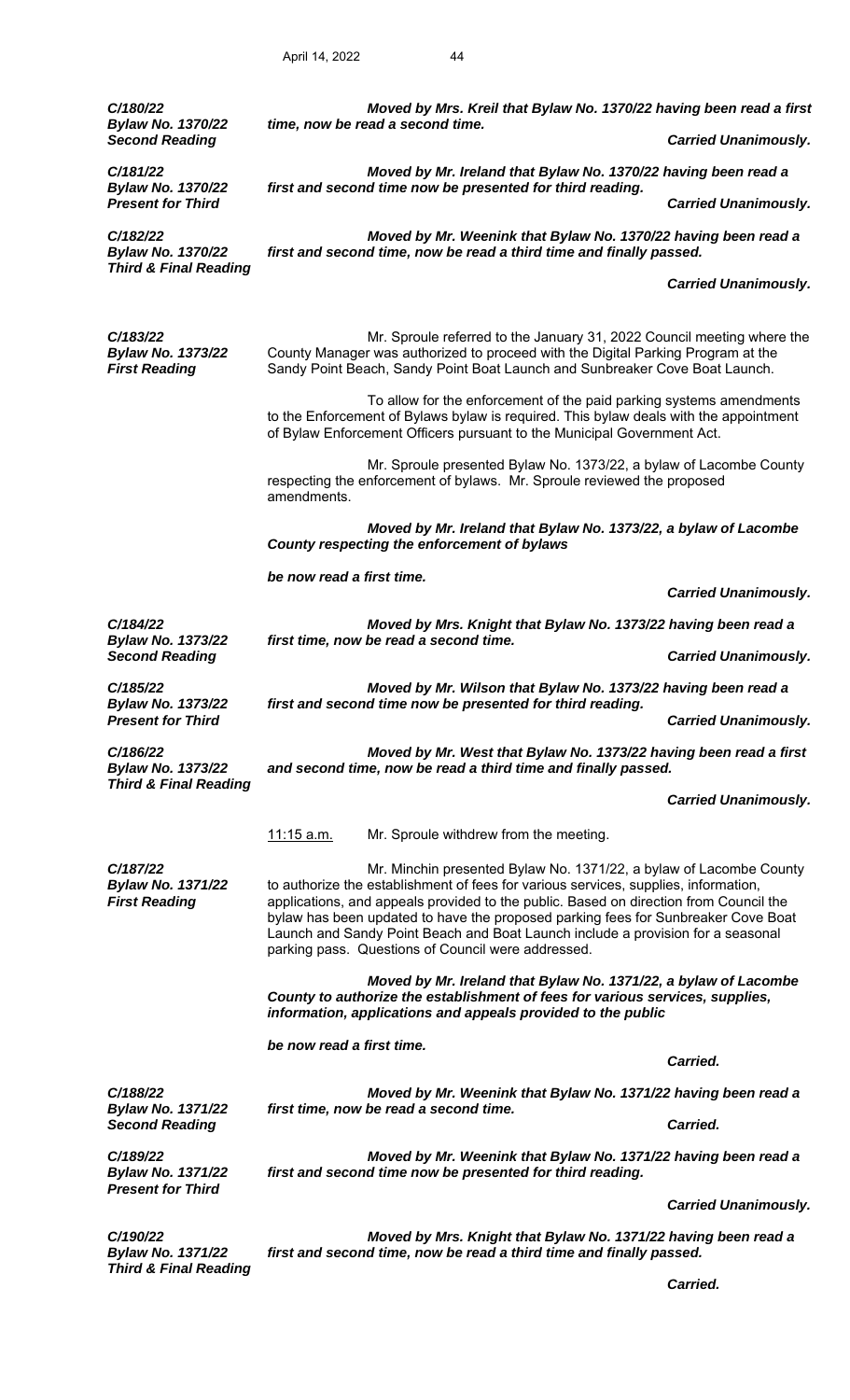11:22 a.m. Mr. Maier withdrew from the meeting.

*C/191/22 SD Application No. S-003-22 Approved* 

Mr. Duke presented Subdivision Application No. S-003-22. Richards Consulting and Associates Ltd., on behalf of the Track on 2 is seeking permission to subdivide an existing 58.67 ha (145 acre) parcel of land legally described as Lot 1 Block 1 Plan 992 0636, Pt. SW 23-40-27-W4M, west of the City of Lacombe owned by The Track on 2 Inc.

 The proposal is to subdivide five separate titled parcels from the titled land to allow for the expansion of the existing Racetrack and Entertainment Facility. The subdivision is being undertaken to allow for the expansion of the track to include a casino, hotel, and a multi-use sports facility. Mr. Duke provided a detailed review of the development and Subdivision Application No. S-003-22. A question period followed Mr. Duke's presentation.

 *Moved by Mr. Weenink that Council approve Subdivision Application No. S-003-22 subject to the following conditions:* 

- *1. parcels to be subdivided as generally shown on schedule 'A'*
- *2. access into the newly created lots to be from the existing approach for the lift station*
- *3. access easements are to be registered on each title to ensure legal and physical access is provided from the above noted single access point*
- *4. a Public Utility Lot (PUL) is to be dedicated as generally shown on Schedule 'A' and must include the drainage swale and stormwater management pond*
- *5. developer to enter into a development agreement respecting municipal improvements for the development prior to final subdivision approval*
- *6. all requirements outlined in the development agreement to be adhered to prior to the final subdivision approval*
- *7. the developer, at no expense to the County, shall grant to the appropriate utility companies easements or grants of right of way as are necessary for utility servicing purposes, and shall register or cause to be registered such easements or grants of rights of way for the Subdivision Area or any part thereof concurrently with the registration of the plan of subdivision.*
- *8. municipal reserve to be provided by a cash-in-lieu payment calculated by multiplying per acre value of the existing titled area by 10% of the acreage being subdivided. In accordance with the requirements of section 667(1) of Municipal Government Act, the County's Assessor has estimated the current market value of the land to be \$8,800 per acre. A cash-in-lieu payment shall be paid to the County prior to the final approval of the subdivision*
- *9. all taxes owing, up to and including the year in which the subdivision is to be registered, are to be paid to the County prior to the final approval of the subdivision*
- *10. the subdivision to be carried out by a plan prepared by an Alberta Land Surveyor*

 *Carried Unanimously.* 

*C/192/22 SD Application No. S-005-22 Approved* Mr. Duke presented Subdivision Application No. S-005-22. Phil Stenerson is seeking permission to create a separate title to an approximately 0.16 ha (0.40 acre) parcel of land on the northwest part of Block Y, Plan 7159AI, located in the southeast part of the Hamlet of Mirror. The lands are currently zoned Hamlet Residential 1 (H-R1) District and the proposed parcel is intended for continued residential use. Mr. Duke addressed questions of Council. *Moved by Mrs. Knight that Council approve Subdivision Application No. S-005-22 subject to the following conditions:* 

- *1. proposed parcel is not to exceed 0.16 hectares (0.40 acres) as generally shown on Schedule 'A'*
- *2. access easement must be registered on the title to the proposed parcel and the remainder of Block Y Plan 7159AI, to ensure legal and physical access to the proposed lot*
- *3. 10% municipal reserve owing against the proposed subdivision to be deferred by caveat against the remainder of the existing titled area*
- *4. prior to final subdivision approval the applicant shall enter into a deferred services agreement with the County respecting the requirement to connect*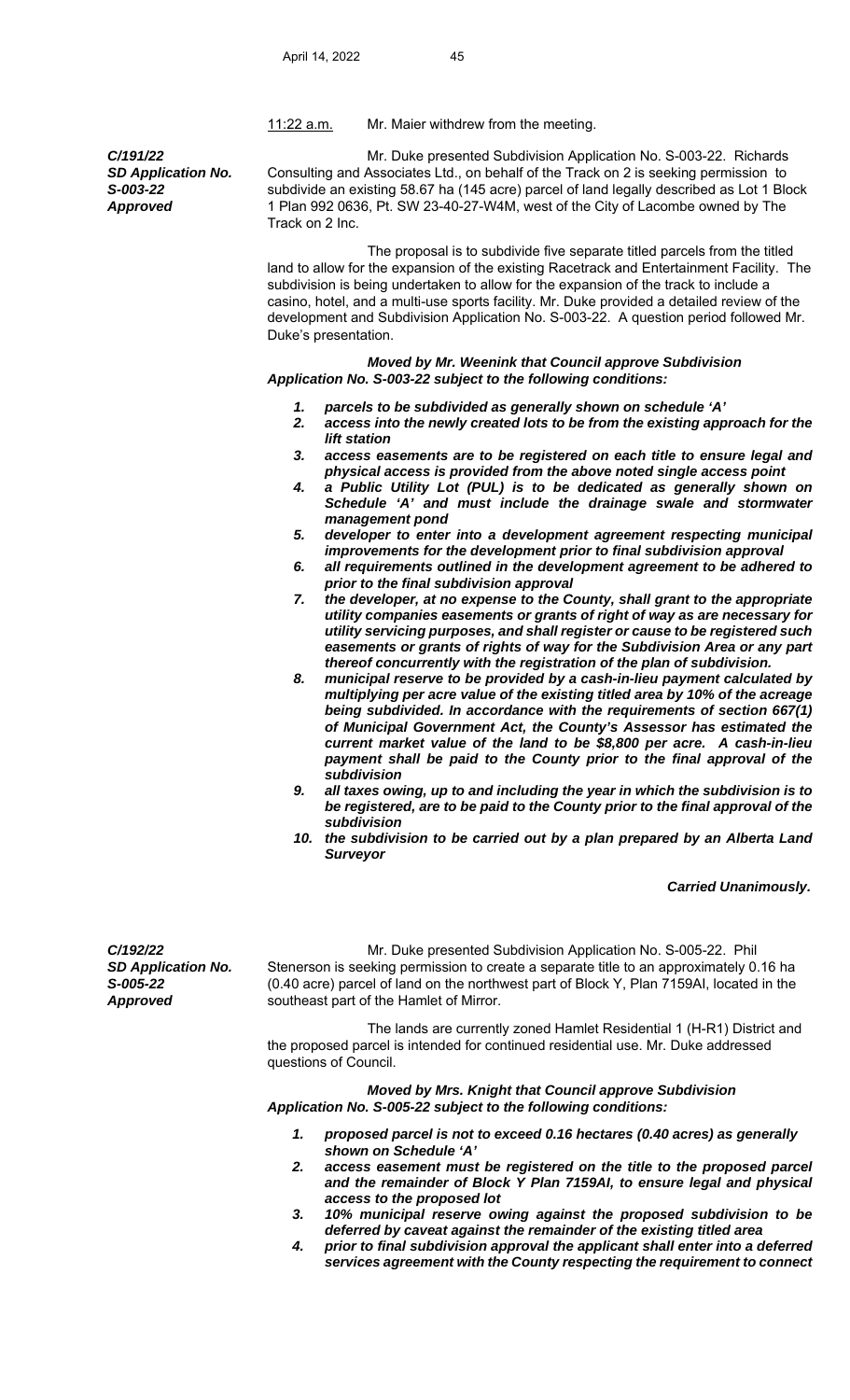*to the municipal wastewater system when such services become available or are deemed necessary by the County* 

- *5. plan prepared by an Alberta Land Surveyor to be provided to the County confirming that the mobile home and any other outbuildings are fully contained in the parcel to be subdivided from the quarter section and further, that the said buildings meet the required setback distances from the new property lines, as directed by the County's Land Use Bylaw*
- *6. written confirmation to be provided to the County from an accredited Safety Codes Officer that the sewage system complies with the Private Sewage Disposal Systems Regulation (Alta. Reg. 229/97) respecting the required setback distances from property lines, bodies of water and water sources. Before arranging for an inspection by the Safety Codes Officer, the owner(s) must ensure that the boundaries of the parcel to be subdivided are clearly marked out by an Alberta Land Surveyor so that the Safety Codes Officer can establish whether the sewage system meets the distance requirements. Please note that any problems identified by the Safety Codes Officer respecting the general operation of the system are to be corrected before final approval is given to the subdivision*
- *7. any outstanding property taxes to be paid to the County prior to the final approval of the subdivision.*
- *8. the subdivision to be carried out by a plan prepared by an Alberta Land Surveyor.*

|                                               |                                                                                                                                                                                                                                                                            |                                                                                                                                                                                                                                                                                      | <b>Carried Unanimously.</b> |
|-----------------------------------------------|----------------------------------------------------------------------------------------------------------------------------------------------------------------------------------------------------------------------------------------------------------------------------|--------------------------------------------------------------------------------------------------------------------------------------------------------------------------------------------------------------------------------------------------------------------------------------|-----------------------------|
|                                               | <u>11:55 a.m.</u>                                                                                                                                                                                                                                                          | Mr. Duke withdrew from the meeting.                                                                                                                                                                                                                                                  |                             |
| C/193/22<br><b>MPC</b>                        | Time: 1:00 p.m.                                                                                                                                                                                                                                                            | Moved by Mr. Wilson that the meeting recess in order to conduct a<br><b>Municipal Planning Commission meeting.</b>                                                                                                                                                                   | <b>Carried Unanimously.</b> |
|                                               |                                                                                                                                                                                                                                                                            |                                                                                                                                                                                                                                                                                      |                             |
| C/194/22<br><b>Reconvene</b>                  | 2:44 p.m.                                                                                                                                                                                                                                                                  | Moved by Mrs. Knight that the meeting reconvene.                                                                                                                                                                                                                                     |                             |
|                                               |                                                                                                                                                                                                                                                                            |                                                                                                                                                                                                                                                                                      | <b>Carried Unanimously.</b> |
|                                               |                                                                                                                                                                                                                                                                            |                                                                                                                                                                                                                                                                                      |                             |
| <b>RMA Presentation/</b><br><b>Discussion</b> | 2:44 p.m.                                                                                                                                                                                                                                                                  | Paul McLauchlin, President; Amber Link, District 2 Director; Gerald<br>Rhodes, Executive Director; and Tasha Blumenthal, Director of External Relations and<br>Advocacy of the RMA entered the meeting.                                                                              |                             |
|                                               | Mr. McLauchlin, Ms. Link, Mr. Rhodes and Council discussed advocacy issues,<br>how RMA can better service the member municipalities both in business services and<br>advocacy perspective and innovative projects of Lacombe County. and ICF process by<br>Lacombe County. |                                                                                                                                                                                                                                                                                      |                             |
|                                               | issues with Council:                                                                                                                                                                                                                                                       | Mr. McLauchlin, Ms. Link and Mr. Rhodes discussed the following                                                                                                                                                                                                                      |                             |
|                                               | 1)<br>2)<br>3)                                                                                                                                                                                                                                                             | Well Drilling Equipment Tax Regulation Elimination, Shallow Gas Tax Relief<br>Initiative and Three- year Property Tax Exemption<br>Community Aggregate Payment Levy - ASGA Request for Allocation of Funds<br>Local Government Fiscal Framework - Funding Formula Engagement Process |                             |
|                                               | Officers.                                                                                                                                                                                                                                                                  | Ms. Shepherd and Mr. Timmons provided an overview of the School<br>Resource Officer (SRO) Program provided by Lacombe County Community Peace                                                                                                                                         |                             |
|                                               |                                                                                                                                                                                                                                                                            | A discussion took place with regard to messaging at the Spring<br>Convention and future conventions.                                                                                                                                                                                 |                             |
|                                               | 4:00 p.m.<br>from the meeting.                                                                                                                                                                                                                                             | Mr. McLauchlin, Ms. Link, Mr. Rhodes and Ms. Blumenthal withdrew                                                                                                                                                                                                                     |                             |
| C/195/22                                      |                                                                                                                                                                                                                                                                            | Moved by Mr. Ireland that the meeting go past 4:00 p.m.                                                                                                                                                                                                                              |                             |
| Past 4:00 p.m.                                |                                                                                                                                                                                                                                                                            |                                                                                                                                                                                                                                                                                      | <b>Carried Unanimously.</b> |
| C/196/22<br>Agenda Item                       | information.                                                                                                                                                                                                                                                               | Moved by Mrs. Kriel that the Agenda Item Follow-up be received for                                                                                                                                                                                                                   |                             |

*Follow-up Carried Unanimously.*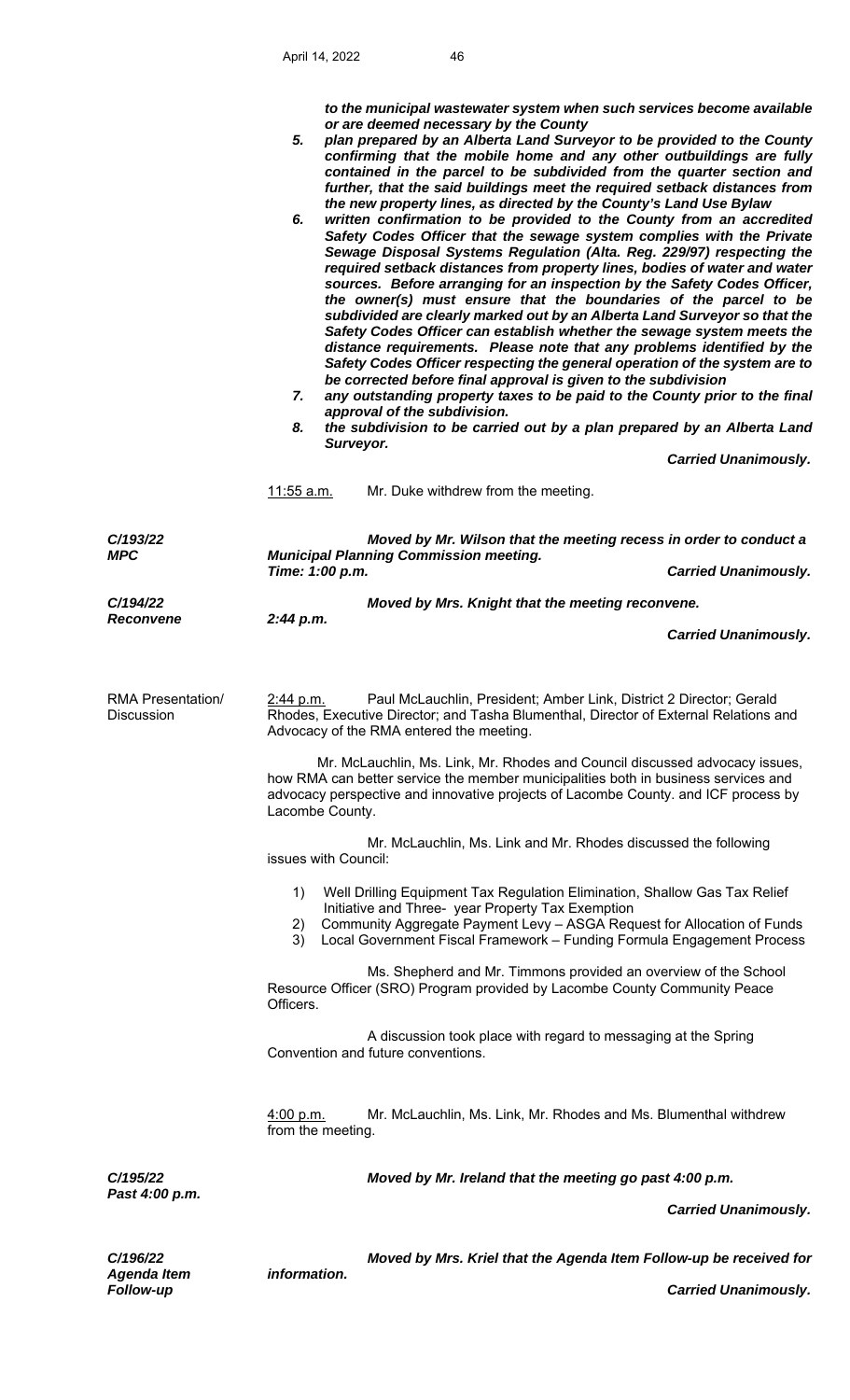| <b>Council Reports</b>              | Mr. Wilson reported on the following:                                                                                                                                                                                                                                                                                                                                                                                                                                                      |
|-------------------------------------|--------------------------------------------------------------------------------------------------------------------------------------------------------------------------------------------------------------------------------------------------------------------------------------------------------------------------------------------------------------------------------------------------------------------------------------------------------------------------------------------|
|                                     | Lacombe County Regional Fire Services Meeting<br>$\bullet$<br>Tour of Pogadl Park, Sylvan Lake<br>$\bullet$                                                                                                                                                                                                                                                                                                                                                                                |
|                                     | Mrs. Knight reported on the following:                                                                                                                                                                                                                                                                                                                                                                                                                                                     |
|                                     | Truth & Reconciliation Workshop<br>$\bullet$<br>Buffalo Lake South Shore - Lagoon Issues<br>$\bullet$                                                                                                                                                                                                                                                                                                                                                                                      |
|                                     | Mr. Weenink reported on the following:                                                                                                                                                                                                                                                                                                                                                                                                                                                     |
|                                     | Advertising for Summer Camps at Gull Lake/Sylvan Lake<br>٠<br><b>Blackfalds Recreation, Parks &amp; Culture</b><br><b>Agriculture Safety Day</b><br>$\bullet$                                                                                                                                                                                                                                                                                                                              |
|                                     | Mrs. Kreil reported on the following:                                                                                                                                                                                                                                                                                                                                                                                                                                                      |
|                                     | Medicine River Crime Watch - Request to take over Clearwater Crimewatch<br>$\bullet$<br>Restorative Justice<br>$\bullet$                                                                                                                                                                                                                                                                                                                                                                   |
|                                     | Mr. Ireland reported on the following:                                                                                                                                                                                                                                                                                                                                                                                                                                                     |
|                                     | <b>Clive Seed Cleaning Association</b><br>North Red Deer Water Services Commission<br>North Red Deer Regional Wastewater Services Commission<br>$\bullet$                                                                                                                                                                                                                                                                                                                                  |
|                                     | Ms. Shepherd reported on the following:                                                                                                                                                                                                                                                                                                                                                                                                                                                    |
|                                     | Ellis Bird Farm - New Site Manager<br>٠<br>Mayors of Lacombe and Blackfalds Luncheon<br>$\bullet$                                                                                                                                                                                                                                                                                                                                                                                          |
| C/197/22                            | Moved by Mr. Weenink that the Consent Agenda be approved as                                                                                                                                                                                                                                                                                                                                                                                                                                |
| <b>Consent Agenda</b>               | presented.                                                                                                                                                                                                                                                                                                                                                                                                                                                                                 |
|                                     | <b>Carried Unanimously.</b>                                                                                                                                                                                                                                                                                                                                                                                                                                                                |
| Committee of the<br>Whole           | The following matter will be place on a future Committee of the Whole<br>Agenda:                                                                                                                                                                                                                                                                                                                                                                                                           |
|                                     | Future Boat Launch for Sylvan Lake – Agreed this will be discussed during the<br><b>Council Tour</b><br>Permits for One Time Promotional Events                                                                                                                                                                                                                                                                                                                                            |
| Councillor Inquires                 | Mr. Weenink inquired how the County can help small businesses hold<br>events at a cheaper cost than the current permit cost. Mr. Weenink commented that<br>often these one-day events help small businesses make a decision if they wish to move<br>forward with their initiative or try something different. Mr. Weenink referred to Gull Lake<br>Honey who is hosting an event at considerable costs for a permit. Agreed to discuss at a<br>Committee of the Whole as noted above.      |
|                                     | Mr. West inquired if a draw for a County rain barrel could be set up for<br>the upcoming Lacombe & District Trade Show. Mr. Timmons advised that a draw will be<br>set up for the event.                                                                                                                                                                                                                                                                                                   |
|                                     | Mrs. Knight commented she has had a number of calls regarding the<br>intersection of Highway 821 and Milton Road and people speeding through the<br>intersection. Mrs. Knight inquired if the stop ahead light could be placed at the<br>intersection or if the Enforcement Officers could sit there at times. Mr. Timmons inquired<br>if the traffic issue is from both directions. Mrs. Knight advised it was from both<br>directions. Mr. Timmons advised he will look into the matter. |
|                                     | Mrs. Knight inquired if Alberta Environment has sent out the mooring<br>standards for Alberta Lakes. Mr. Timmons commented that nothing has been received<br>and he will contact Alberta Environment regarding this matter.                                                                                                                                                                                                                                                                |
| C/198/22<br><i><b>In-camera</b></i> | Moved by Mrs. Knight to recess the meeting in order to meet In-<br>camera FOIP Section 27(1).<br>Time: 4:14 p.m.                                                                                                                                                                                                                                                                                                                                                                           |